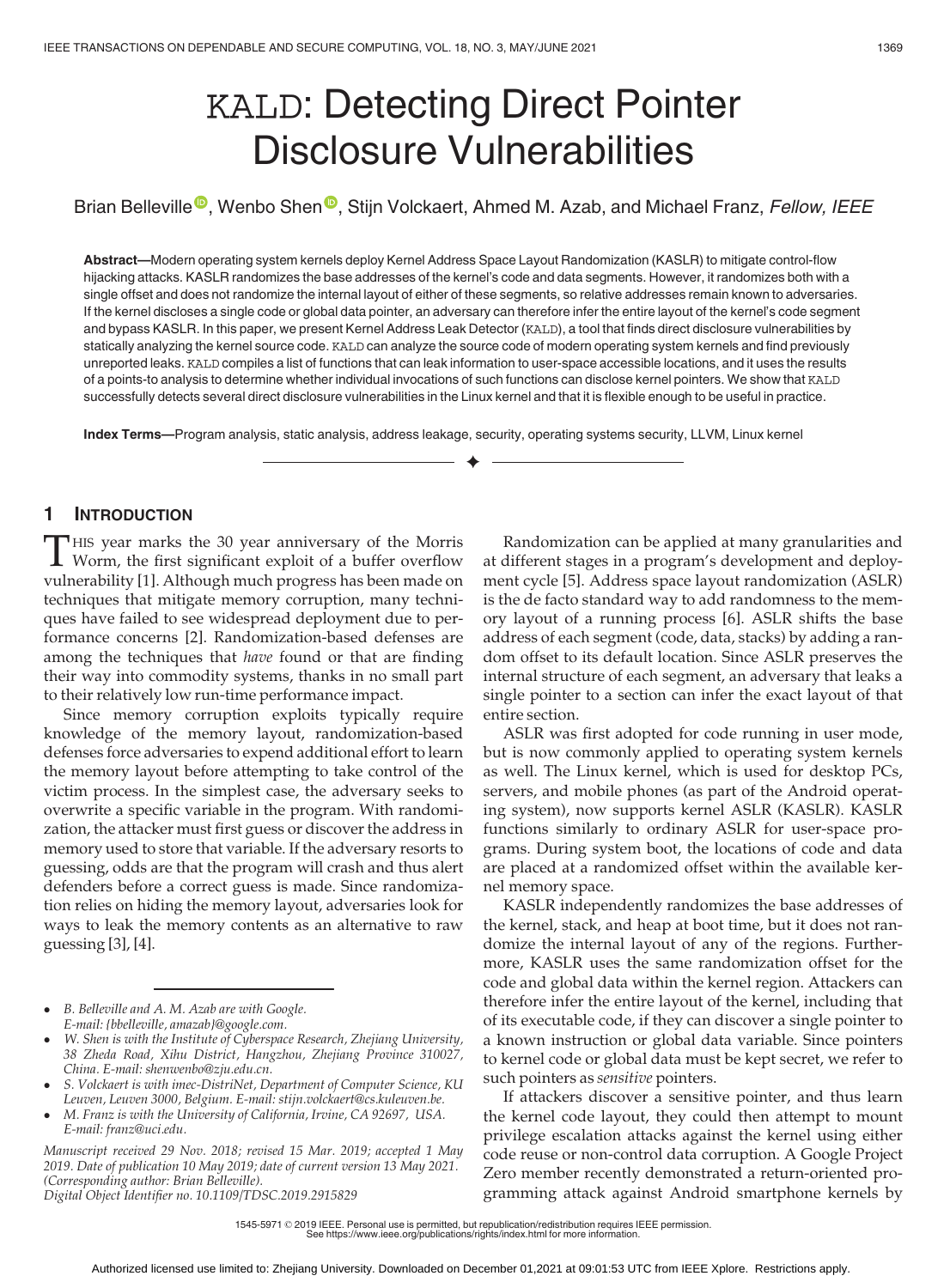TABLE 1 ASLR Adoption in Mainstream Operating Systems

| <b>Operating System</b> | <b>ASLR</b> Type | Year |
|-------------------------|------------------|------|
| Linux 2.6.12            | User             | 2005 |
| Windows Vista           | User/Kernel      | 2007 |
| OS X 10.5               | User             | 2007 |
| iOS <sub>5</sub>        | User             | 2011 |
| Android 4.0             | User             | 2011 |
| OS X 10.8               | Kernel           | 2012 |
| iOS <sub>6</sub>        | Kernel           | 2012 |
| Linux $3.14$            | Kernel           | 2014 |
| Samsung Android 6.0     | Kernel           | 2016 |
| Android 8.0             | Kernel           | 2017 |

exploiting overflow bugs in a touch screen driver [7]. At BlackHat 2017, a security researcher presented a privilege escalation attack on Android by combining a jump-oriented programming attack to get a root process and a data-only attack to disable SE-Android [8].

The first step in both of these attacks is leaking a kernel pointer. A number of recent vulnerabilities show that it is feasible to leak such pointers to non-privileged applications running in user-space. These vulnerabilities exist in two forms: those that exploit memory corruption to disclose pointers [8], [9], [10], [11], [12], [13], and those where the kernel code directly discloses addresses [14], [15]. There are also attacks that infer kernel-space addresses indirectly through micro-architectural side channels [16], [17], [18]. While micro-architectural side channels can be prevented using kernel page table isolation [19], and there are many strategies to statically detect memory corruption vulnerabilities within the kernel [20], [21], [22], there are few mitigations that prevent or detect direct disclosure vulnerabilities.

In this paper, we present the Kernel Address Leak Detector (KALD), a static analysis tool that can find locations where the kernel directly leaks sensitive addresses to userspace memory. Contrary to the current practice of laborintensive and error-prone manual code reviewing, our tool can automatically analyze the kernel source code to find these issues.

# 2 BACKGROUND

## 2.1 Code-Reuse Attacks

Commodity operating systems primarily rely on enforcement-based techniques to prevent certain types of exploits. Enforcing strict data execution prevention ( $W \oplus X$ ) prevents most code-injection attacks [23], as pages cannot be simultaneously writable and executable. Modern operating systems also prevent executing user-space code with kernel privileges by using supervisor mode execution prevention on x86 [24] and privilege execute-never on ARM [25]. Unfortunately, attackers can circumvent these mitigations by crafting exploits that reuse existing kernel code [26], [27]. Code-reuse attack techniques exploit memory corruption vulnerabilities to alter control flow data such that existing sequences of instructions (a.k.a. gadgets) are chained together in order to perform malicious actions. These techniques include return-oriented programming (ROP) [28], which targets return addresses on the stack, and jump-oriented programming (JOP) [29], which targets function pointers.

## 2.2 Kernel ASLR

One common defense against code-reuse attacks is address space layout randomization. ASLR introduces randomness into the memory layout of the program. For example, userspace ASLR on Linux randomizes the location of stack, mmap, brk and text sections. Similar to user-space ASLR, KASLR is implemented in modern operating systems by adding a random offset, the KASLR offset, to the default loading address of kernel, so that the location of the kernel's code and global data gets randomized during system startup. This stops kernel code-reuse attacks because an attacker no longer knows the exact address of any gadgets. An attacker will now have to guess the location of the gadgets, and if the layout entropy is large enough, it is very likely that the guessed locations will be wrong, and the attack will fail.

User and kernel ASLR are effective countermeasures to code-reuse attacks and are widely adopted by mainstream operating systems [30], as shown in Table 1.

## 2.3 Address Leakage

The most common technique to bypass ASLR is code derandomization using address leakage. When KASLR is applied, the first step towards a successful code-reuse attack is to bypass KASLR by leaking a code or global data pointer [8].

There are several ways that an attacker can find such a pointer. One option is to exploit a memory disclosure vulnerability to read a kernel address directly from the kernel memory. However, this requires finding a reliable memory disclosure, which may not be available. Another option is to find a case where the kernel writes an address to a userreadable location. This could be user-space memory, if the kernel writes the value of a kernel pointer there as the result of a system call, or it could be a user-readable log file, if the kernel outputs addresses as part of log messages as in recently discovered vulnerabilities [14], [15]. Most of the kernel's code was written before KASLR was implemented, and there are cases where the kernel discloses addresses to user processes. As a result, it is often possible to find a kernel address. Kernel developers now know that kernel addresses should not be written to user-space memory or logged, but without an effective way to catch these issues, there may still exist cases where addresses are written.

# 3 DESIGN

We designed KALD as a tool that statically analyzes the kernel source code to find code that may leak the KASLR offset. Since KALD performs static analysis, it can achieve complete program coverage and detect leaks even on rarely executed code paths. This is not possible with alternative methods like fuzzing or taint analysis, which can only find issues on code that is actually executed. Fig. 1 illustrates the different steps of this static analysis. KALD begins by finding and marking all calls to output functions. These are functions that can write data to user-visible locations, such as the register context or user-space memory.

Next, KALD runs a points-to analysis to calculate the set of memory locations each program value may point to. KALD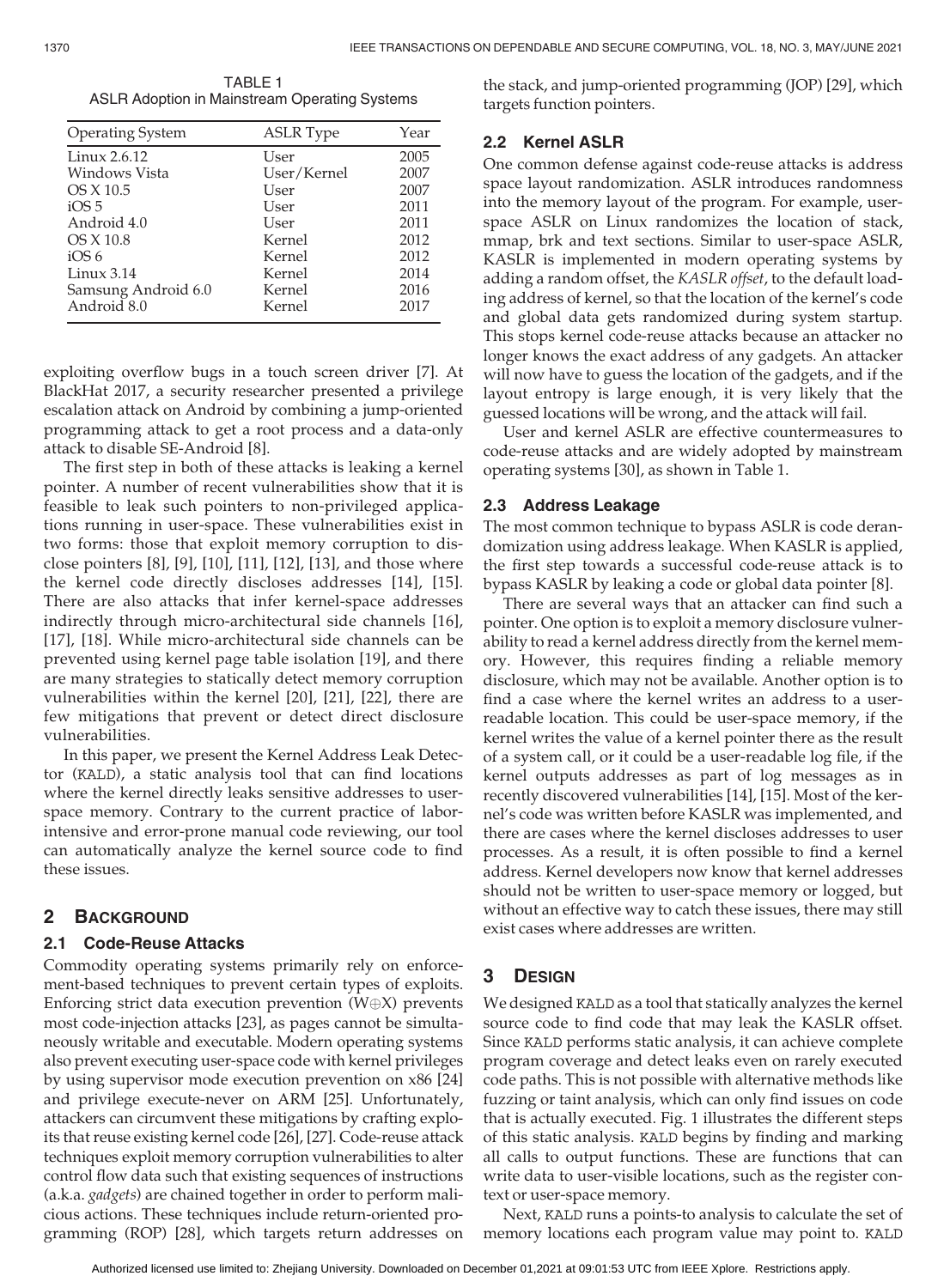

Fig. 1. Sequence of operations in KALD.

then examines all calls to output functions and queries the results of the points-to analysis to determine if any of the function arguments passed at the call site are sensitive values. If a call to an output function may leak sensitive values, then we mark the call site as potentially dangerous.

## 3.1 Output Function Identification

While the kernel can directly write data to any location, it is customary and highly advisable to use the standardized interface when accessing user-space memory. This interface ensures that the currently running process can legally access a location, and that no memory errors occur (e.g., because the target page is swapped out to disk). The interface includes API functions such as copy\_to\_user, which can copy data to any virtual memory page mapped into the user-space program, as well as functions to write to the proc file system, functions to write to the user-space register context, etc.

We compiled a list of these standardized functions, and use this list to seed our output function analysis. The list we used in our evaluation is shown in Table 2. For each function in the list, we keep track of its name, location, as well as all the necessary data needed by later stages of our analysis such as which arguments the function copies to user memory, and whether the arguments are copied as a value or dereferenced as a pointer. In this list, we also indicate if the function may perform string formatting, and, if so, which fixed argument contains the format string. Adding support for an additional output function only requires adding the function name and argument information to this list.

We then analyze the kernel source code to find additional calls to output functions. We are specifically interested in

TABLE 2 Output Functions

| printk             |
|--------------------|
| printk once        |
| printk ratelimited |
| seg printf         |
| copy_to_user       |
| _copy_to_user      |
| arch_copy_to_user  |
| put user           |
| put user 1         |
| put user 2         |
| put user 3         |
| put user 4         |
| put_user 8         |
|                    |

calls to format string functions such as printk. Some of the format string functions write data into the system log file, which can be accessed from user-space. These functions can leak the KASLR offset, but they only leak pointers printed out using certain format specifiers (e.g., the integer format specifier %ld, or the pointer format specifier %p).

Many of the other format specifiers are harmless, as they cannot reveal the literal value of a pointer argument. The %s specifier, for example, indicates that the pointer argument points to a string, and that the string will be printed but the pointer itself will not be. Linux's core format string functions also support the %pK specifier, which does print out pointers, but obfuscates their value if the pointer points to kernel-space memory, and the currently running user-space program does not have sufficient privileges.<sup>1</sup>

Our output function identification step attempts to parse format strings to identify pointer arguments that could leak to user-accessible locations. This is usually possible because most format strings are constants, and can thus be parsed at compile time. For non-constant format strings, we conservatively assume that all of the pointer arguments to the format string function can potentially leak to user-space.

Listing 1. A minimal example using the the %pV format specifier

```
void my_printk(struct device* dev,
               const char* fmt, ...)
{
 struct va_format vaf;
 va_list args;
 va_start(args, fmt);
 vaf.fmt = fmt;vaf.va = &args;
 if (dev) {
   printk("%s: %pV", dev_name(dev), &vaf);
 } else {
   printk("(no dev):%pV", &vaf);
 }
 va_end(args);
}
```
1. Specifically, in order to see the real pointer values, the process must have the CAP\_SYSLOG capability, and it must not have changed its uid since it originally started.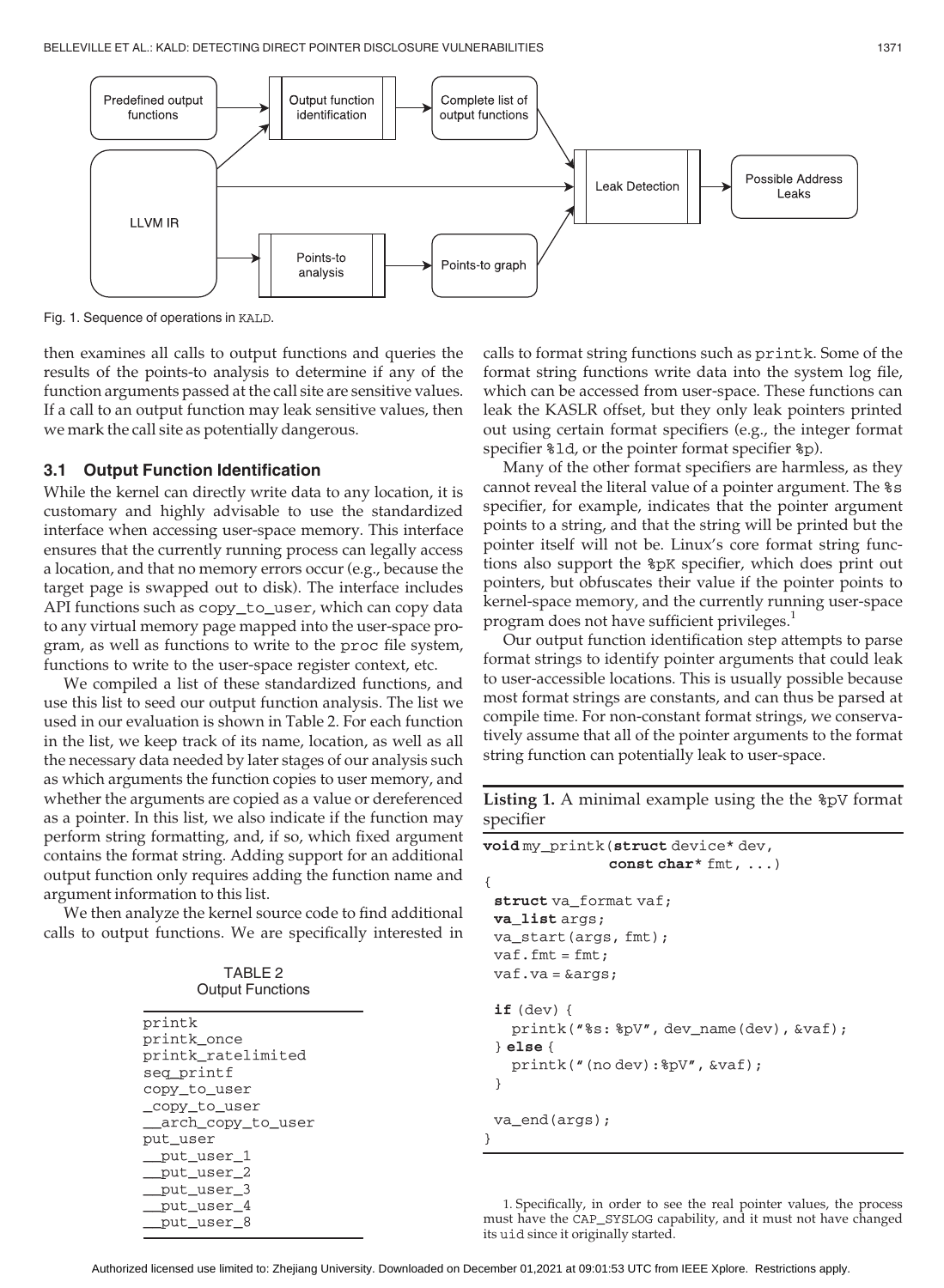One particularly challenging aspect of distinguishing harmless format string function calls from potentially dangerous calls is the Linux kernel-specific %pV format specifier, which is used to perform recursive string formatting. The corresponding argument of this format specifier is a pointer to a va\_format structure. This struct contains two fields: a pointer to a format string, and an argument list. The format string function recursively substitutes the %pV specifier by the format string in its corresponding va\_format structure, and it also substitutes the corresponding argument itself by the argument list specified in the va\_format structure. Listing 1 shows a minimal code example that uses the %pV format specifier.

Our analysis inspects every call to a format string function, parses the format string, and searches for the %pV format specifier. When that format specifier is found, KALD identifies the caller of the function, and determines the source of the format string and argument list. We then add the call to the format string function to our list, along with the expanded format string and the expanded function argument lists.

The output function identification step of KALD is Linuxspecific. KALD could be ported to analyze other operating system kernels by identifying the relevant API functions within those operating systems, and handling any platformspecific behavior of these functions.

## 3.2 Points-to Analysis

KALD performs a full-program points-to analysis. Points-to analysis is a static program analysis that computes an approximation of the set of objects that a pointer can refer to [31]. We use a field-sensitive version of Andersen's algorithm [32] because there is a high-quality implementation available for LLVM [33]. Our tool can theoretically work with any points-to analysis, as long as the analysis can provide the set of objects referred to by each pointer. KALD could, in other words, easily be adapted to use a different algorithm, allowing it to be improved if a more sophisticated algorithm is available.

## 3.3 Leak Detection

After the points-to analysis completes, KALD inspects each function call site to determine if it could leak any sensitive addresses. If the call site targets a function in the list of output functions, KALD checks each of the arguments to determine if any may leak a sensitive address. If an argument may leak a sensitive address, the call site is flagged as a potential leak location. The list of output functions indicates whether the output argument is used directly as a value, as in the case of the first argument of put\_user, or dereferenced as a pointer, for example the second argument of copy\_to\_user. KALD uses this information to properly analyze the call site.

If the argument is used as a value, KALD will indicate a potential leak if it is a pointer containing a sensitive address. If the argument is dereferenced, KALD will examine the pointed-to objects and will indicate a potential leak if any of these objects may be a sensitive pointer, or if any are a struct or buffer which may contain a sensitive pointer.

As we described in Section 3.1, calls to format string functions require special treatment as the format string itself determines whether the function may output pointer values. KALD parses this format string during the output function identification step (cf. Section 3.1), and identifies which arguments may leak sensitive address values.

Using the results of the points-to analysis and the list of functions that can copy data to the user, KALD can check if calls to output functions may leak addresses to user programs. However, analyzing a large code base such as the Linux kernel using a sound may-alias analysis can result in false positives if an overly-conservative points-to result says that a pointer may reference a large number of objects. In order to limit false positive rate, we apply a type-based heuristic to the points-to results. We use the actual pointer type available in the code, and compare it with the set of objects that the points-to results indicate may be referenced by the pointer. If the types do not match, then we remove that element from the results. To avoid overly restricting the pointsto set, we do not require that the types are exact matches. For scalar types we allow any type that can be losslessly cast to the target type. For struct types we use the common initial sequence criteria. As defined by Yong et al., two structures have a common initial sequence if, for a sequence of initial fields, all corresponding fields have compatible types [34]. If the type of the actual argument is a common initial sequence of the type of the referenced object, then we consider the types to match. For array types we apply the relevant criteria to the array element type, including if the element type is itself an array type, thereby handling nested array types.

Since we use a field-sensitive analysis, we are also able to apply this heuristic to pointers that may refer to sub-fields of global structures. The points-to analysis provides the index into the referenced object. If the type of the field at that index is compatible with the type of the actual argument, then we consider the types to be compatible.

The type-based heuristic allows us to successfully limit the results of the points-to analysis, but there are cases where the type information is either not available, or is not useful. This is the result of generic pointers ( $void*$ ) and character pointers (char\*), which may point to objects of any type, even under the strict aliasing rule in C. For generic pointers, we conservatively assume that any type is a possible target, and do not limit the results based on type.

Using a type-based heuristic can result in false negatives, particularly for a program that is not type-safe. As a result, KALD will not detect an address leak that is the result of type confusion. We do not assume that the Linux kernel is completely type safe, but we consider this a worthwhile trade-off to reduce the number of false positives. Other kernel static analysis tools have also found this trade-off to be desirable [20]. Finding type confusion bugs is outside the scope of this work.

## 4 IMPLEMENTATION

We implemented KALD as an analysis pass that operates on LLVM Intermediate Representation (IRr) code [35]. We use Clang, the C/C++ frontend of the LLVM project, to compile C source code into LLVM IR, and llvm-link, the LLVM linker, to link multiple LLVM IR files into a single IR file.

KALD utilizes pointer analysis to detect pointers to kernel code and data. We used the implementation of Andersen's analysis [32] from the open source SVF framework [33] as the underlying pointer analysis of our implementation.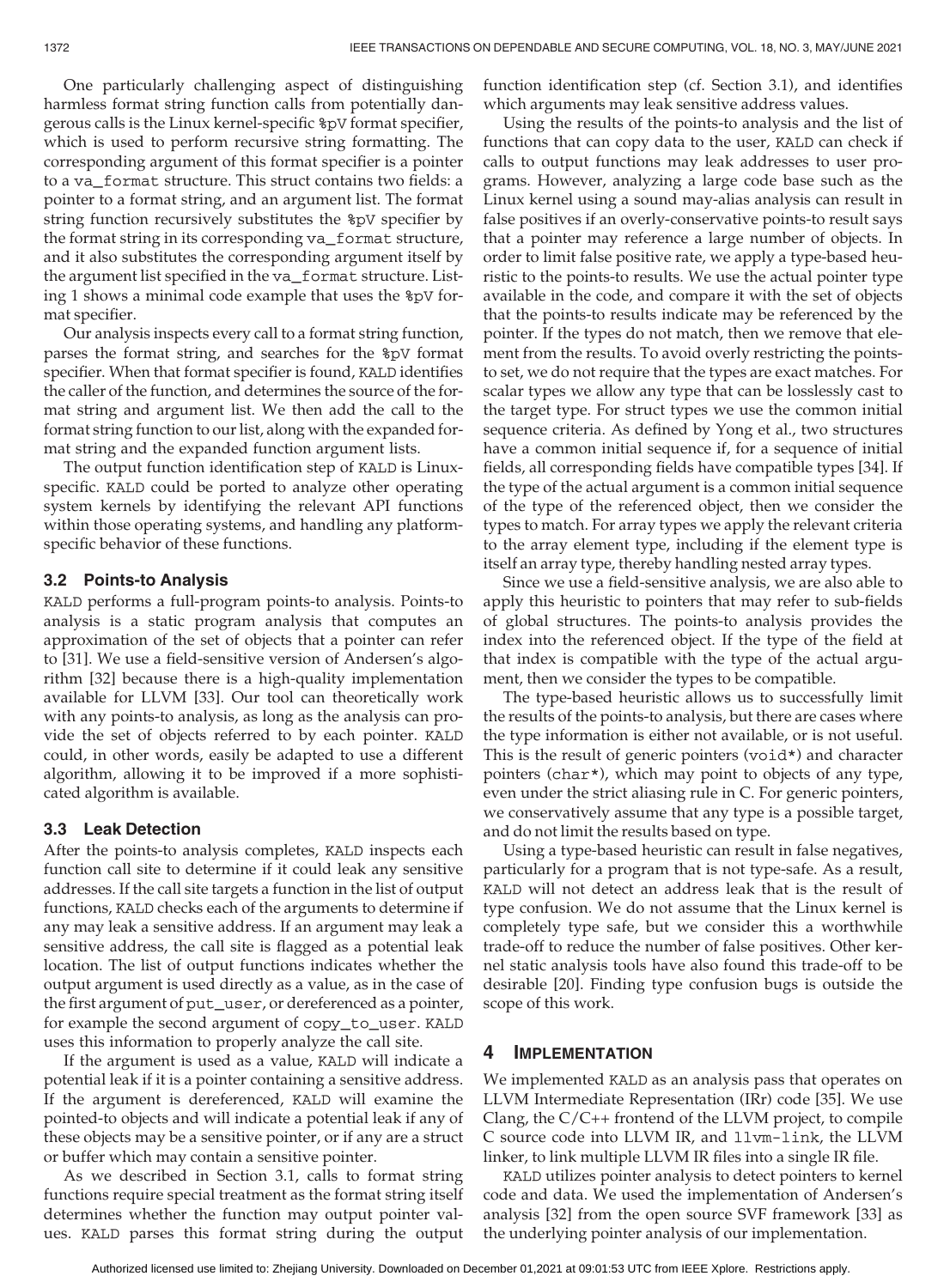TABLE 3 Summary of Results

| Total reported issues            | 408          |
|----------------------------------|--------------|
| True issues                      | 73           |
| Total analysis CPU time          | $23h$ 43 $m$ |
| Maximum analysis wall clock time | 15h 19m      |
| Median analysis wall clock time  | 1.8s         |
| Average analysis wall clock time | 9m 57s       |
| Maximum memory use               | 97.8 GB      |
| Median memory use                | 305 MB       |
| Average memory use               | $3.0$ GB     |
|                                  |              |

The input to KALD is the LLVM IR of a program. KALD operates as a module pass, analyzing the entire LLVM module it is given as input. We analyze each call site that appears in the LLVM IR to determine if it could potentially leak a kernel address based on the function being called and the arguments at that call site. However, there are also some kernel interfaces for writing data to user-space that may be implemented with inline assembly code. For example, on both x86 and ARM64, put\_user is implemented as a C macro that inserts inline assembly code. KALD handles these cases by recognizing the assembly code for these operations. Within LLVM IR, inline assembly appears as a call site targeting an InlineAsm value. The InlineAsm object contains the string of the assembly code that will be inserted. KALD will check for inline assembly that could leak information by matching the assembly code with a set of known assembly code strings.

KALD can process IR files of any size, but performing global analysis on large code bases can be time and memory intensive. To improve the usability of KALD for frequent analysis during the development cycle, KALD has the option to limit the analysis time. However, limiting the analysis time can result in false negatives (missed issues) if the analysis does not converge within the allowed time. Alternatively, users can reduce the analysis time by limiting the size of the input by running KALD incrementally on submodules of a program individually. Smaller programs will be more likely to converge within the allowed time, however, this may also introduce false negatives since the complete program was never analyzed as a whole. KALD does not try to model any code that is not available for analysis, so when analyzing submodules individually, KALD can find issues resulting from behavior within the code being analyzed, but will not detect leaks that only result from crossmodule interactions.

Limiting the analysis time or analyzing submodules of a program is a source of false negatives, but not of false positives. A false negative may occur when a pointer could contain a sensitive address, but the analysis is unable to process the relevant assignments to determine the full points-to set, either due to exceeding the time budget or not having all the necessary code made available for analysis. However, this cannot cause false positives because limiting the analysis can only result in smaller points-to sets that may not contain all of the possible targets for a pointer.

TABLE 4 Summary of Issues Discovered

| printk                  |  |
|-------------------------|--|
| custom format functions |  |
| copy_to_user            |  |

with Clang [36]. To maximize the coverage of our analysis, we built the kernel with the maximal set of configuration options enabled (allyesconfig) for x86\_64. We used Whole Program  $LLVM<sup>2</sup>$  to automatically collect the  $LLVM$  IR files created by Clang and link them together. In our evaluation we analyzed the kernel code on a per-subdirectory basis. For each top-level kernel subdirectory other than drivers, we analyzed all of the code within that directory in one pass. For the drivers subdirectory, due to the large amount of code, we analyzed each subdirectory within drivers individually. We analyzed a total of 143 modules and KALD identified 408 potential address leaks. These results are summarized in Table 3. The issues reported by KALD were manually verified by source code analysis. We analyzed all potential address leaks found by our tool to determine the number of true issues, and found that in 73 of the cases a kernel address could leak. The remaining cases were false positives. We measured the running time and peak memory use of the analysis of each of the 143 modules, and report the maximum, median, and average of the 143 uses of KALD.

The issues that KALD discovered are summarized in Table 4. Most address leaks identified were uses of printk. In addition to printk, there were also 6 issues from uses of custom string formatting functions. These functions were identified by the output function identification step described in Section 3.1. There was also one issue resulting from a use of copy\_to\_user. We discuss this vulnerability in depth in Section 5.1.

The sources of false positives are presented in Table 5. The primary sources of false positives are cases where the analysis is overly conservative and determines that the pointer can refer to a large number of objects, and there is no type information available to reduce the number of targets. This corresponds to the large over-approximation row in Table 5. In these cases it is difficult to determine the actual referents of the pointer.

Another common source of false positives is the use of intrusive linked lists throughout the kernel. This is the struct list\_head embedded in many kernel data structures. These implement doubly-linked, circular, linked-lists. In many cases the list is accessed through global variable, but the global element is used only as a list handle. In these cases the analysis conservatively reports that a pointer to an element in the list may refer to the global value, and hence leak the KASLR offset.

More minor sources of false positives include our conservative handling of non-constant format strings and lack of bounds information for some structure copies. As described in Section 3.1, if the format string is not known at compiletime we conservatively assume that all arguments may leak. Generally this is an overly conservative assumption. The analysis also does not attempt to determine the bounds

# 5 RESULTS

We evaluated KALD by running it on the source code of Linux 4.14, with patches applied to make it fully compatible

2. https://github.com/travitch/whole-program-llvm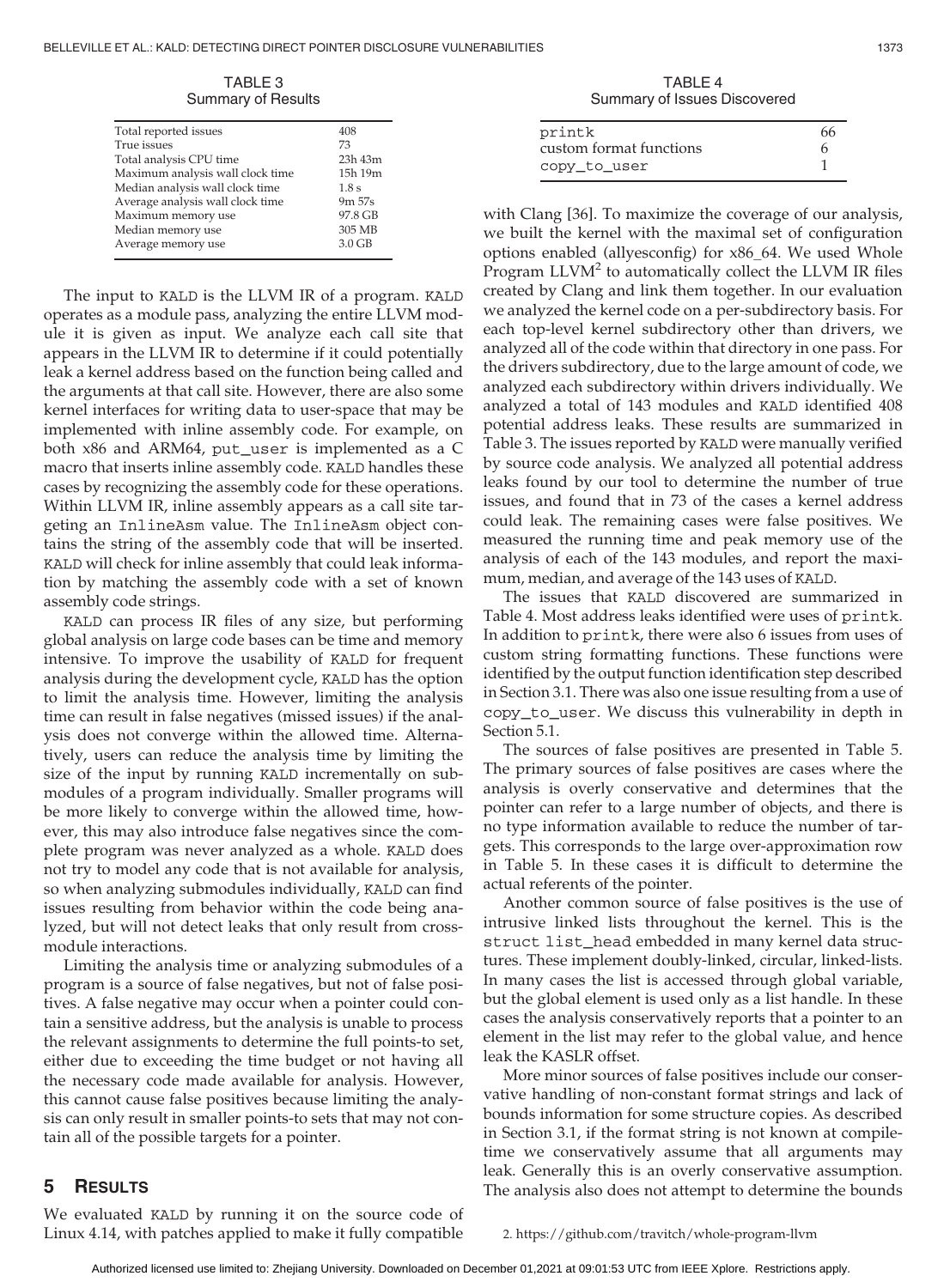of memory copies. This means that a partial copy of a struct that contains a sensitive pointer will lead to a false positive.

We reported exploitable leaks to Linux kernel developers. Independently of this work, kernel developers added a mitigation for these issues within their string formatting implementation. Starting with Linux 4.15, the %p format specifier will hash the pointer value and print a unique identifier that can not leak the KASLR offset [37]. This shows that these address leaks are serious enough to warrant mitigation.

### 5.1 Kernel Address Leaks Detected by KALD

```
Listing 2. Simplified source code resulting in a leak of
the KASLR offset through printk
static struct uart_port cdns_uart_port[2];
int
uart_remove_one_port(struct uart_driver *drv,
                      struct uart_port *uport) {
struct uart_state *state;
struct uart_port *uart_port;
state = drv->state + uport->line;
uart port = uart port check(state);
if (uart_port != uport)
 dev_alert(uport->dev,
      "Removing wrong port: p! = \p p \n n",
      state->uart_port,
      uport);
}
```

```
void
```

```
dev_alert(const struct device *dev,
    const char *fmt, ...) {
struct va format vaf;
va_list args;
va_start(args, fmt);
vaf.fmt = fmt;vaf.va = &args;
if (dev) {
 /* elided */
} else
 printk("%s(NULL device*): %pV", level, vaf);
va_end(args);
}
```
#### static int

cdns\_uart\_remove(struct platform\_device \*pdev) { struct uart\_port \*port = pdev->dev.driver\_data; rc=uart\_remove\_one\_port(&cdns\_uart\_uart\_driver, port);

```
return rc;
```

```
}
```
#### static int

```
cdns_uart_probe(struct platform_device *pdev) {
struct uart_port *port;
int id;
id=of_alias_get_id(pdev->dev.of_node, "serial");
port = &cdns_uart_port[id];
pdev->dev.driver_data = port;
return 0;
}
```
In this section we examine two real address leaks that were found using KALD. These are previously unreported leaks, and are presented to highlight how different aspects of our design help to discover leaks.

The first is a leak of an address through a call to printk. Listing 2 shows a simplified version of the vulnerable code. Within function uart\_remove\_one\_port, KALD indicates that the fourth argument to dev\_alert may leak the global variable cdns\_uart\_port. The function dev\_alert is an output function that is not in our initial list of known output functions, but was detected automatically in the output function identification step. Within dev\_alert, printk is called using the %pV format specifier. The uport pointer comes from the caller of uart\_remove\_one\_port. This function is called by cdns\_uart\_remove, which gets the port from a field within a structure. This field is set within cdns\_uart\_probe, and is set to be a pointer to an element within cdns\_uart\_port. Therefore, when uart\_remove\_one\_port is called from cdns\_uart\_remove, the address of a global variable can be leaked.

This example shows the combined benefits of our output function identification step and the interprocedural pointsto analysis. The output function that leads to the leak is not in the predefined list of output functions, but KALD automatically adds it in the first step of its analysis. The interaction that leads to the leak is the result of interprocedural behavior of multiple functions. Detecting this leak requires interprocedural analysis.

Listing 3. Simplified source code of a leak of the KASLR offset through copy\_to\_user

static struct floppy\_struct floppy\_type[32] = { { 0, 0,0, 0,0,0x00,0x00,0x00,0x00,NULL }, { 720, 9,2,40,0,0x2A,0x02,0xDF,0x50,"d360" }, /\* elided \*/ };

#### static int

```
fd_ioctl(struct block_device *bdev, fmode_t mode,
   unsigned int cmd, unsigned long param) {
int type = ITYPE(UDRS->fd_device);
int size = sizeof(struct floppy_struct);
const void *outparam;
```

```
switch (cmd) {
case FDGETPRM:
outparam = &floppy_type[type];
break;
```
#### default: return -EINVAL;

```
}
```
copy\_to\_user((void \*)param, outparam, size); return 0;

The other leak occurs due to a call to copy\_to\_user, as shown in Listing 3. This vulnerability was confirmed by kernel developers and assigned CVE-2018-7755 [38]. It was patched in Linux 4.19 [39]. Function fd\_ioctl implements

}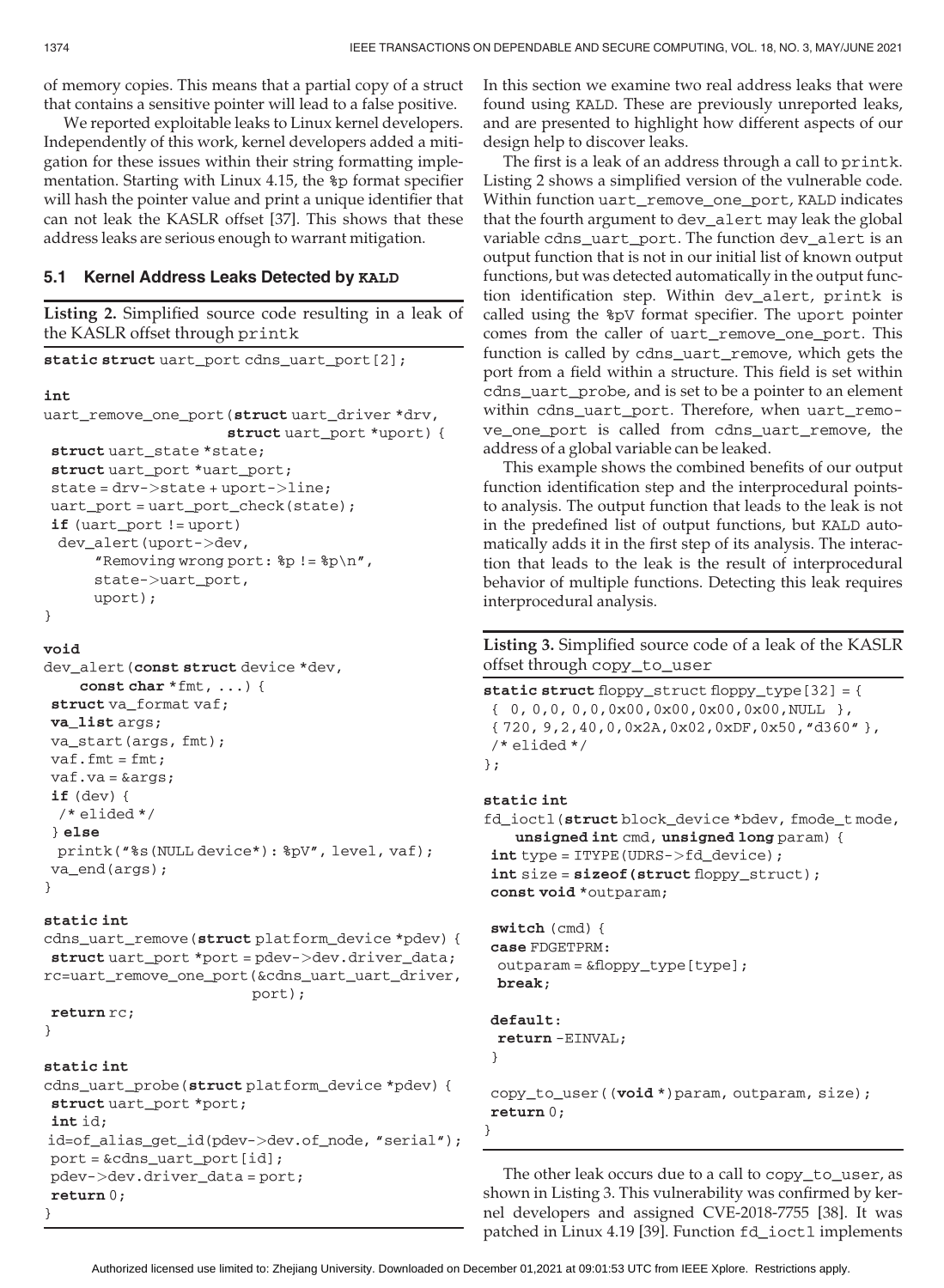TABLE 5 Source of False Positives

| Large over-approximation   | 214 |
|----------------------------|-----|
| Linked lists               | 38  |
| Non-constant format string | 17  |
| <b>Bounds</b>              | 11  |
| Other                      | 55  |
|                            |     |

the ioctl interface for floppy disk drives. This driver contains the FDGETPRM ioctl, which copies a floppy\_struct to user-space address param. The floppy\_struct exists in the global array floppy\_type, so the address of the struct itself is a sensitive address. However, when used as an argument to copy\_to\_user, the pointer is not output directly. Instead, the memory it refers to is copied. When KALD analyzes a call to copy\_to\_user, it checks if the object referenced by the second argument contains any pointers. In this case it does contain a sensitive pointer. The final field of a floppy\_struct is a pointer, a char\*, which points to a string representing the name of the device. The elements of the array floppy\_type are initialized with pointers to constant strings within the kernel's memory. When the copy\_ to\_user executes, this kernel address will be leaked to user-space memory.

KALD can detect this leak since it models the behavior of different output functions and distinguishes between pointers output directly and pointers that are dereferenced. This, in concert with the points-to analysis, allows KALD to determine that in this case the copy\_to\_user call will leak a kernel address.

We empirically verified this leak by sending the FDGETPRM ioctl to the floppy driver on a virtualized system with a virtual floppy drive. The returned struct does contain a kernel pointer. Across multiple boot cycles on a system with KASLR enabled, the relative offset between the returned pointer and kernel code pointers remained unchanged. This demonstrated that the returned pointer was randomized with the KASLR offset and could be used to bypass KASLR.

# 5.2 Finding Known Leaks

We also verified that KALD can detect previously reported address leaks. We identified two recently reported direct pointer disclosures, obtained the kernel versions containing the vulnerabilities, and analyzed the vulnerable code with KALD.

The first was a leak of static variables through a call to seq\_printf within the pm\_qos module [14]. The function seq\_printf is a string formatting function that can be used to format output to proc files. This leak is the result of a programmer mistakenly using the format string %pk with a lower case k for a kernel pointer instead of the correct %pK. While this could be confusing for a human reviewer, KALD correctly parses the format string and determines from the points-to analysis that the argument is a kernel pointer. Since the analysis is able to determine that this call could leak a kernel pointer, KALD reports a potential leak.

The other leak we examined was a printk call within the function acpi\_smbus\_hc\_add. In this case, the leaked address was the address of a struct acpi\_ec. These structs are allocated from the kernel heap in the function acpi\_ec\_alloc. Since this call site can only leak a heap address, KALD does not report a potential issue. Heap addresses are outside the scope of what KALD is designed to detect because the heap is not randomized with the same KASLR offset as the code. Finding a heap address will not provide an attacker with the information they would need to construct a code reuse exploit. However, the pointer analysis used by KALD tracks heap objects, so not detecting heap address leaks is not a limitation of our approach, but rather an intentional design choice in order to focus on address leaks that are most likely to be useful in an attack.

# 6 LIMITATIONS

KALD requires whole program interprocedural points-to analysis, which is both time and memory intensive, especially for programs as large as the Linux kernel. There have been recent proposals to allow interprocedural program analyses to scale to programs the size of the Linux kernel. These include using a disk-based graph solving system to overcome memory limitations [40] or partitioning the kernel along system call boundaries in order to decompose the analysis to elements of a manageable size [21]. KALD could utilize these techniques to lower the time and memory requirements of the pointer analysis phase of operation.

A conservative points-to analysis can also lead to a high false positive rate, especially for code bases as large and complex as Linux. A more precise pointer analysis will reduce the false positive rate, but that could further increase the time and memory required for analysis.

The issue of false positives can also be mitigated by improving the usability of the tool and making it easier for users to identify true issues. This can be done by creating heuristics to sort, filter, and prioritize results to show the issues most likely to be true. The tool could also be extended in order to make it easier for developers to verify reported issues by providing a more detailed report indicating which program statements resulted in the points-to result that is reported.

# 7 RELATED WORK

# 7.1 Static Analysis

KINT uses static analysis to find integer bugs in C programs [41]. KINT successfully identified several exploitable bugs in the Linux kernel. Similar to KALD, KINT uses heuristics to prioritize and filter its analysis results.

APISAN builds a database of (likely) correct API usage patterns by symbolically executing code and inferring semantic relationships between API calls [42]. APISAN can then statically analyze additional code and cross-check its API usage patterns with the database.

DR. CHECKER is a static bug finding tool for the Linux kernel [20]. It perform points-to and data-flow analysis, and has several clients that can find different sorts of violations. None the DR. CHECKER's built-in clients find direct pointer disclosure vulnerabilities, however. The clients also only support analysis of kernel drivers, while KALD can analyze the complete kernel source code. DR. CHECKER sacrifices soundness by limiting the number of iterations of the analysis. This allows the tool to maintain a reasonable run time and reduces the false positive rate. KALD also attempts to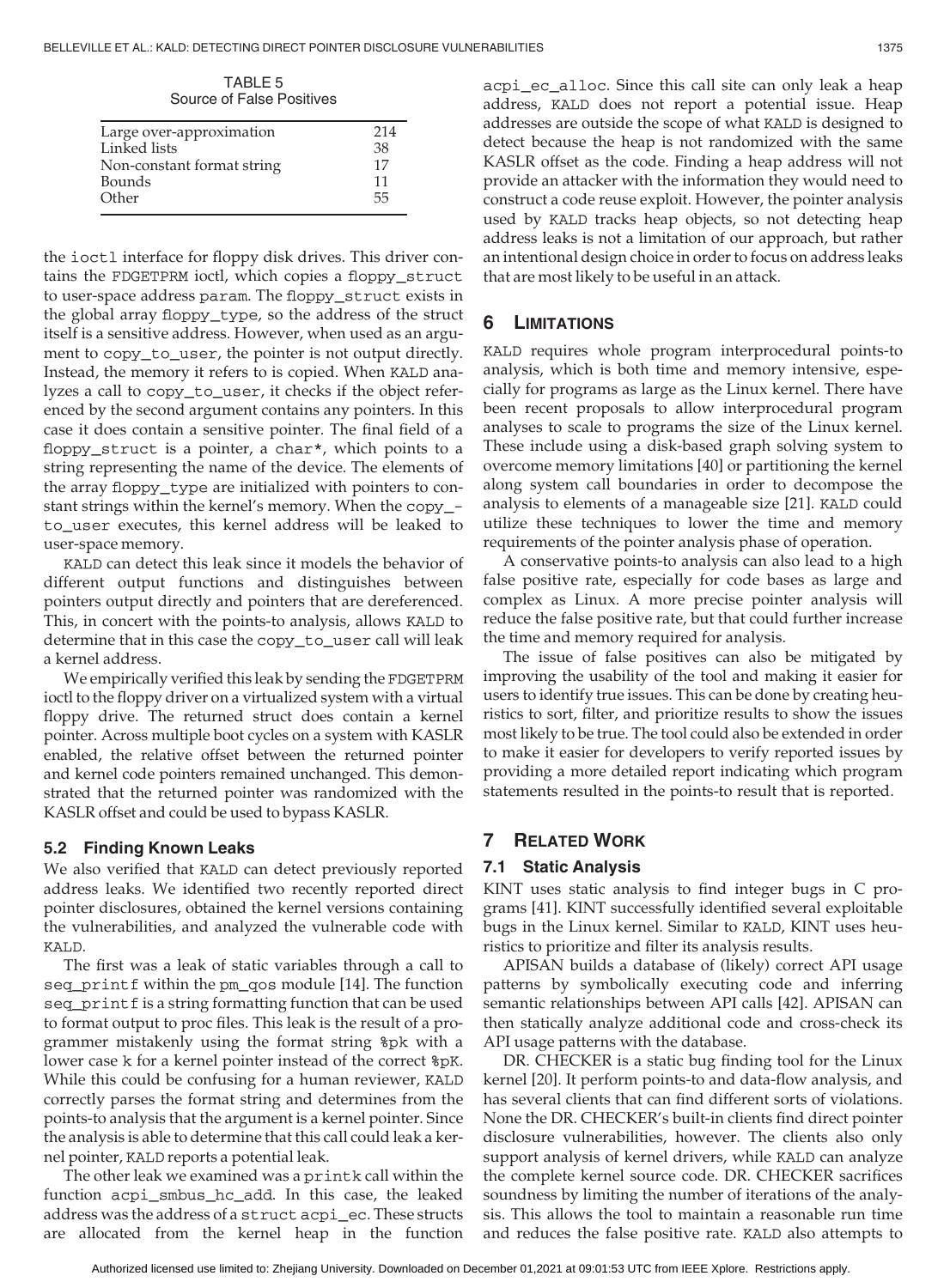reduce the false positive rate, although our approach is to use heuristics to filter certain results.

K-Miner statically analyzes the Linux kernel source code to identify memory corruption vulnerabilities [21]. Similar to KALD, K-Miner builds on top of LLVM and the SVF analysis framework. K-Miner catches issues that other analysis frameworks cannot detect because they lack interprocedural data flow graphs.

# 7.2 Direct Disclosure Detection

UniSan seeks to preserve the integrity of the KASLR offset [22]. It focuses on preventing leaks through uninitialized values, while our work finds errors where developers have chosen to output kernel addresses. UniSan has both an analysis component that identifies possible issues, and a run-time protection component that mitigates them. Our solution is solely an analysis tool that reveals the issues to the developers.

# 7.3 Improved KASLR

kR^ X applies fine-grained address space layout randomization to the Linux kernel and enforces execute-only memory on kernel code [43]. Return addresses are protected from leaks using decoy addresses or XOR encryption, but function pointers are not protected. However, the fine-grained randomization randomizes function layout and ordering, so leaking a single function pointer does not disclose the entire kernel's layout.

OpenBSD supports kernel address space randomized link (KARL) [44]. KARL randomizes the link order of all object files used to build the OpenBSD kernel. Every time the kernel is booted, a new version is linked and installed. This provides a greater degree of randomization than KASLR, as a leaked address now only provides information about the offset of a single object file, but not about the complete kernel. Additionally, since a new randomized version is linked on each boot, an attacker cannot perform offline analysis of the kernel's layout.

# 8 CONCLUSIONS

Pointer disclosure vulnerabilities can be exploited by adversaries to bypass KASLR. While there have been efforts to address sources of pointer disclosures, these techniques do not address detect direct disclosure vulnerabilities where the kernel outputs code pointers on purpose.

We presented the Kernel Address Leak Detector (KALD), a tool that statically analyzes the Linux kernel source code to detect direct pointer disclosure vulnerabilities. KALD compiles a list of functions that can leak information to user-space programs, and uses the results of a points-to analysis to determine whether specific invocations of these functions can disclose kernel code pointers based on the arguments passed to the function. KALD detected several direct disclosure vulnerabilities in the latest version of the Linux kernel.

## ACKNOWLEDGMENT

This material is based upon work partially supported by the Defense Advanced Research Projects Agency (DARPA) under contracts FA8750-15-C-0124 and FA8750-15-C-0085, by the United States Office of Naval Research (ONR) under contract N00014-17-1-2782, and by the National Science Foundation under awards CNS-1619211 and CNS-1513837. Any opinions, findings, and conclusions or recommendations expressed in this material are those of the authors and do not necessarily reflect the views of Defense Advanced Research Projects Agency (DARPA) or its Contracting Agents, the Office of Naval Research or its Contracting Agents, the National Science Foundation, or any other agency of the U.S. Government. When this research was conducted, B. Belleville was with the University of California, Irvine, and A.M. Azab and W. Shen were with Samsung Research America. This research started while B. Belleville was an intern at Samsung Research America, mentored by W. Shen and A.M. Azab.

## **REFERENCES**

- [1] E. H. Spafford, "The internet worm program: An analysis," SIG-COMM Comput. Commun. Rev., vol. 19, no. 1, pp. 17–57, Jan. 1989. [Online]. Available:<http://doi.acm.org/10.1145/66093.66095>
- [2] L. Szekeres, M. Payer, T. Wei, and D. Song, "Sok: Eternal war in memory," in Proc. IEEE Symp. Secur. Privacy, 2013, pp. 48–62.
- [3] R. Strackx, Y. Younan, P. Philippaerts, F. Piessens, S. Lachmund, and T. Walter, "Breaking the memory secrecy assumption," in Proc. 2nd Eur. Workshop Syst. Secur., 2009, pp. 1–8.
- [4] F. J. Serna, "The info leak era on software exploitation," Black Hat USA, 2012.<https://ieeexplore.ieee.org/abstract/document/6547134>
- [5] P. Larsen, A. Homescu, S. Brunthaler, and M. Franz, "Sok: Automated software diversity," in Proc. IEEE Symp. Secur. Privacy, 2014, pp. 276–291.
- [6] PaX Team, "PaX ASLR," 2003. [Online]. Available: [http://pax.](http://pax.grsecurity.net/docs/aslr.txt) [grsecurity.net/docs/aslr.txt](http://pax.grsecurity.net/docs/aslr.txt)
- [7] Google Project Zero, "Multiple overflows in tsp sysfs "cmd store"," 2016. [Online]. Available: [https://bugs.chromium.org/](https://bugs.chromium.org/p/project-zero/issues/detail?id=967) [p/project-zero/issues/detail?id=967](https://bugs.chromium.org/p/project-zero/issues/detail?id=967)
- [8] D. Shen, "Defeating samsung knox with zero privilege," BlackHat USA, 2017.
- [9] "CVE-2015–8569," 2015. [Online]. Available: [https://cve.mitre.](https://cve.mitre.org/cgi-bin/cvename.cgi?name=CVE-2015--8569) [org/cgi-bin/cvename.cgi?name=CVE-2015–8569](https://cve.mitre.org/cgi-bin/cvename.cgi?name=CVE-2015--8569)
- [10] "CVE-2015–1097," 2015. [Online]. Available: [https://cve.mitre.](https://cve.mitre.org/cgi-bin/cvename.cgi?name=CVE-2015--1097) [org/cgi-bin/cvename.cgi?name=CVE-2015–1097](https://cve.mitre.org/cgi-bin/cvename.cgi?name=CVE-2015--1097)
- [11] "CVE-2017–14954," 2017. [Online]. Available: [http://cve.mitre.](http://cve.mitre.org/cgi-bin/cvename.cgi?name=CVE-2017--14954) [org/cgi-bin/cvename.cgi?name=CVE-2017–14954](http://cve.mitre.org/cgi-bin/cvename.cgi?name=CVE-2017--14954)
- [12] "CVE-2017–1000410," 2017. [Online]. Available: [http://cve.mitre.](http://cve.mitre.org/cgi-bin/cvename.cgi?name=CVE-2017--1000410) [org/cgi-bin/cvename.cgi?name=CVE-2017–1000410](http://cve.mitre.org/cgi-bin/cvename.cgi?name=CVE-2017--1000410)
- [13] "CVE-2015–0089," 2015. [Online]. Available: [http://cve.mitre.](http://cve.mitre.org/cgi-bin/cvename.cgi?name=CVE-2015--0089) [org/cgi-bin/cvename.cgi?name=CVE-2015–0089](http://cve.mitre.org/cgi-bin/cvename.cgi?name=CVE-2015--0089)
- [14] "Samsung: Kaslr bypass in "pm\_qos"," 2016. [Online]. Available: <https://bugs.chromium.org/p/project-zero/issues/detail?id=971>
- [15] "CVE-2018–5750," 2018. [Online]. Available: [https://cve.mitre.](https://cve.mitre.org/cgi-bin/cvename.cgi?name=CVE-2018--5750) [org/cgi-bin/cvename.cgi?name=CVE-2018–5750](https://cve.mitre.org/cgi-bin/cvename.cgi?name=CVE-2018--5750)
- [16] Y. Jang, S. Lee, and T. Kim, "Breaking kernel address space layout randomization with intel tsx," in Proc. ACM SIGSAC Conf. Comput. Commun. Secur., 2016, pp. 380–392.
- [17] R. Hund, C. Willems, and T. Holz, "Practical timing side channel attacks against kernel space aslr," in Proc. IEEE Symp. Secur. Privacy, 2013, pp. 191–205.
- [18] D. Gruss, C. Maurice, A. Fogh, M. Lipp, and S. Mangard, "Prefetch side-channel attacks: Bypassing smap and kernel aslr," in Proc. ACM SIGSAC Conf. Comput. Commun. Secur., 2016, pp. 368–379.
- [19] D. Gruss, M. Lipp, M. Schwarz, R. Fellner, C. Maurice, and S. Mangard, "Kaslr is dead: Long live kaslr," in Proc. Int. Symp. Eng. Secure Softw. Syst., 2017, pp. 161–176.
- [20] A. Machiry, C. Spensky, J. Corina, N. Stephens, C. Kruegel, and G. Vigna, "DR. CHECKER: A soundy analysis for linux kernel drivers," in Proc. 26th USENIX Conf. Secur. Symp., 2017, pp. 1007–1024.
- [21] D. Gens, S. Schmitt, L. Davi, and A.-R. Sadeghi, "K-miner: Uncovering memory corruption in linux," in Proc. Symp. Netw. Distrib. Syst. Secur., 2018.